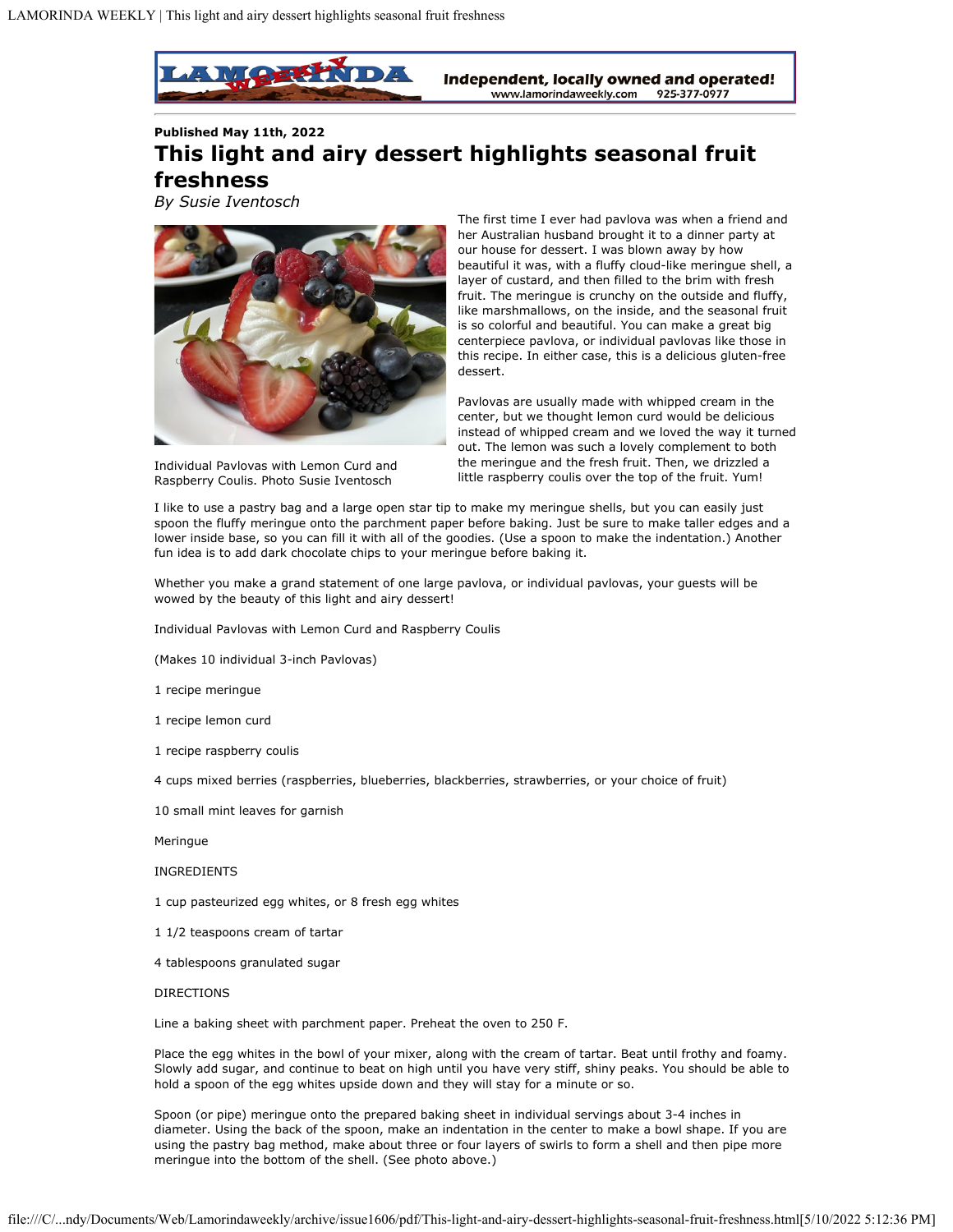# LAMORINDA WEEKLY | This light and airy dessert highlights seasonal fruit freshness

Bake at 250 for 30 minutes and then turn oven off and leave them in for another 30 minutes. Don't open the oven door! The meringue will become crunchy on the outside, but remain soft on the inside. I also love it when the meringue is crunchy throughout as another option. To make them crunchy all the way through, bake them for 45 minutes before turning off the oven and then leave them in the oven for another 30-45 minutes. Serve right away or store in an airtight container in a cool spot for up to a week or so before using. (If you make one large pavlova, increase baking time by about 10 minutes.)

### To Assemble Pavlovas

When completely cool, spoon lemon curd in the center of the meringue shells and arrange the fruit on top of that. If you like the idea of the raspberry coulis, drizzle just a little bit over the fruit before serving. Tuck a small mint leaf here and there among all of the fruit as a garnish.

Lemon Curd

INGREDIENTS

2 whole large eggs

2 large egg yolks

2/3 cup granulated sugar

1/3 cup fresh lemon juice

1 teaspoon lemon zest

1 tablespoon unsalted butter

#### DIRECTIONS

Mix eggs, eggs yolks, sugar, lemon zest, and lemon juice in a small sauce pan. Whisk to blend.

Cook over low heat, stirring often with a wooden spoon or whisk, until the mixture thickens enough to coat the back of a spoon. This takes anywhere from 5 to 10 minutes, depending upon the heat. Stir in butter until blended.

Remove the curd from the heat and if you have any lumps, (which you probably will), strain through a mesh strainer to remove them. Place plastic wrap directly on top of the strained curd to prevent a skin from forming, and cool to room temperature. Once it reaches room temp, refrigerate until completely chilled, at least 30 minutes. The curd will store for up to a week in the refrigerator at this stage. Just be sure to keep it in an airtight container.

Raspberry Coulis

INGREDIENTS

12 oz. fresh raspberries

1/2 cup granulated sugar

2 tablespoons water

#### DIRECTIONS

Make a simple syrup by whisking the sugar and water together in a small pot. Bring the mixture to a boil and continue on a low boil until the sugar is dissolved and the mixture is slightly thickened. Remove from heat.

Meanwhile, place rinsed raspberries into the food processor. Pour warm simple syrup over the berries and process until smooth.

Strain the mixture through a mesh sieve to eliminate the seeds, pressing down through the sieve with the back of a spoon. Use a rubber spatula to scrape the strained sauce into the receptacle bowl. The mixture will cool down through the straining process. Pour into a container with a tight-fitting lid and set aside if using soon, or refrigerate until ready to serve. This coulis is delicious on ice cream or frozen yogurt, too!